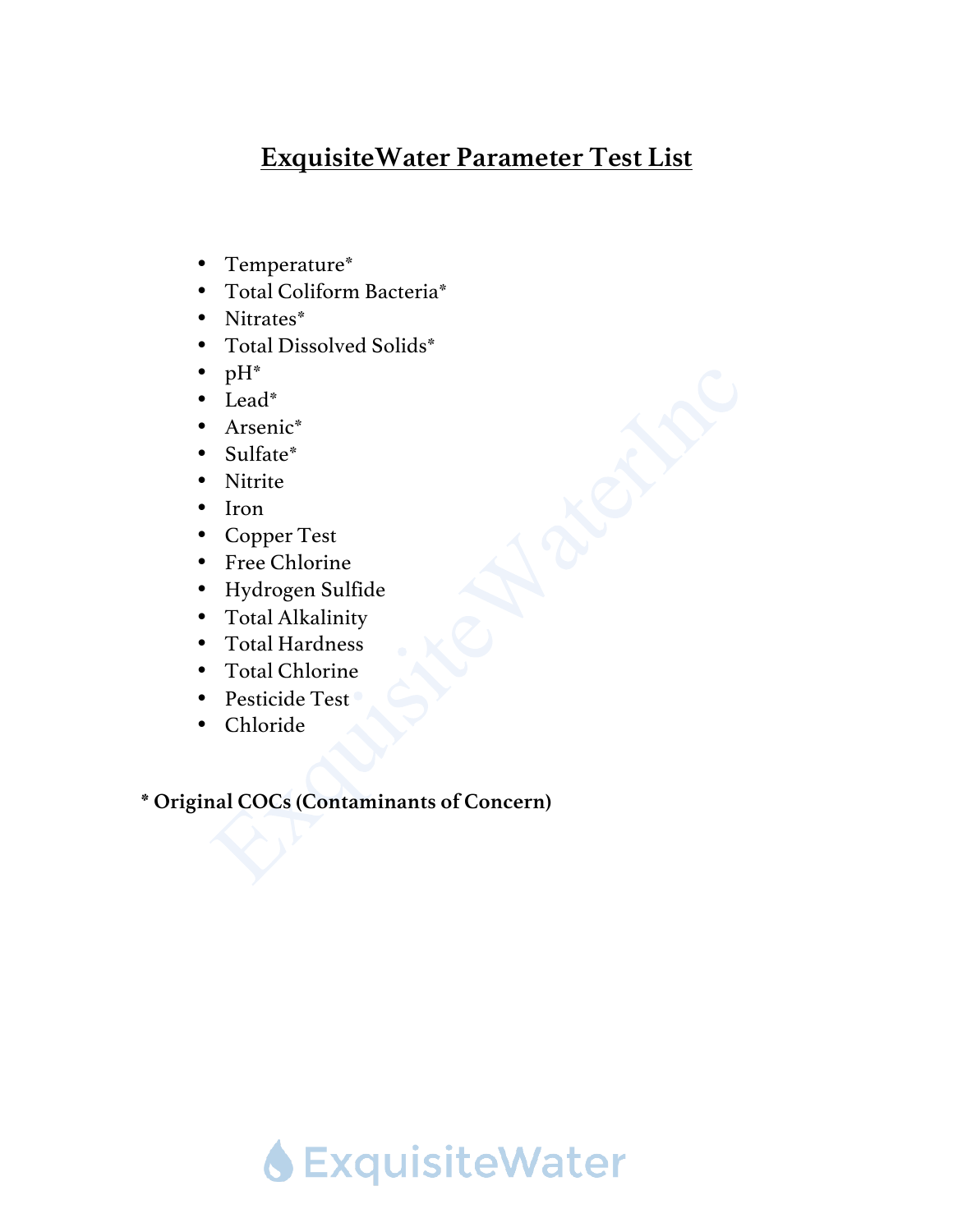### **First Target Location: Urasi River**, Orumoghu, Ihiala Local Government Area in Anambra State, Nigeria

## Date: September 24<sup>th</sup>, 2015

| Parameter Tested for Source Number One | Results (in respective units)            |
|----------------------------------------|------------------------------------------|
| 1) Temperature*                        | 25.4 C                                   |
| <b>Total Coliform Bacteria*</b><br>2)  | <b>Negative</b>                          |
| 3) Nitrates*                           | $\theta$                                 |
| Total Dissolved Solids*<br>4)          | 425 ppm (442)                            |
| 5) $pH^*$                              | 5                                        |
| 6) Lead*                               | Not Tested, Baseline Result was Negative |
| Arsenic*<br>7)                         | Not Tested                               |
| 8) Sulfate*                            | 250                                      |
| 9) Nitrite                             | $\theta$                                 |
| $10$ ) Iron                            | $\theta$                                 |
| 11) Copper Test                        | $\theta$                                 |
| 12) Free Chlorine                      | 10                                       |
| 13) Hydrogen Sulfide                   | 0.5                                      |
| 14) Total Alkalinity                   | 40                                       |
| 15) Total Hardness                     | 50                                       |
| <b>16) Total Chlorine</b>              | 4.0                                      |
| 17) Pesticide Test                     | Not tested, Baseline Result was Negative |
| 18) Chloride                           | 250                                      |

**\*Items in Bold/Blue are Parameters and their respective results that drastically changed after water sample underwent water purification via the SE200 Device**

**\*Units of Measurement: ppm- parts per million; mg/L- milligram per liter; °C degrees Celsius** 

**\*Due to human error, excess chlorine was added to this testing sample, instead of the suggested 5mL of chlorine, the entire chlorine content was placed inside of the 20L of collected water from the river. Thus, high amounts of chlorine will be found in the water and can possibly affect the results of the other water parameters.**

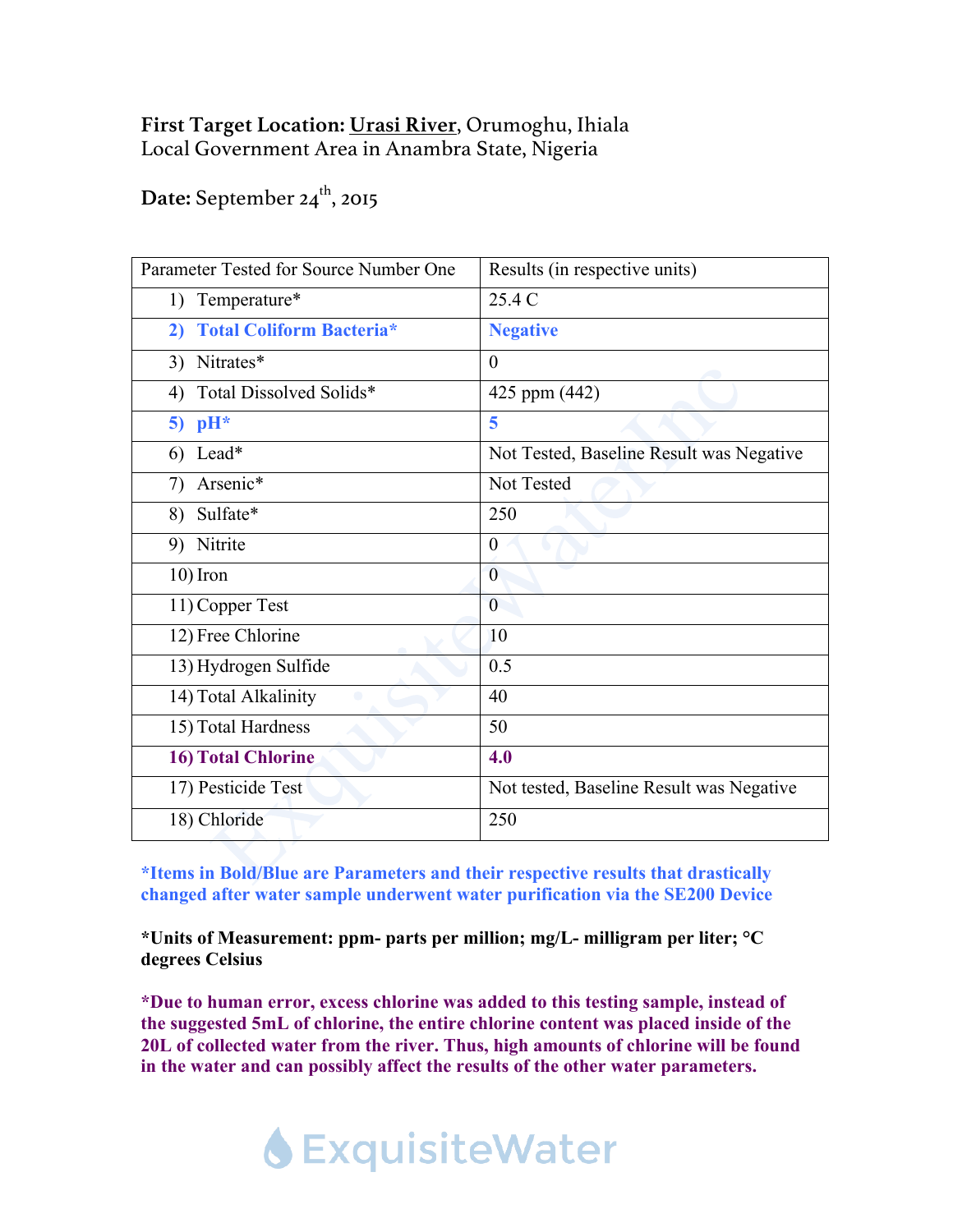#### **Second Target Location: Onyedibe Spring**, Ukpo, Dunukofia Local Government Area in Anambra State, Nigeria

### Date: September 25<sup>th</sup>, 2015

| Parameter Tested for Source Number Two | Results (in respective units) |
|----------------------------------------|-------------------------------|
| 17) Temperature*                       | 26.3 C                        |
| 18) Total Coliform Bacteria*           | <b>Negative</b>               |
| 19) Nitrates*                          | $\theta$                      |
| 20) Total Dissolved Solids*            | 22.9 ppm (442)                |
| $21$ ) pH*                             | $\overline{4}$                |
| 22) Lead*                              | Not Needed                    |
| 23) Arsenic*                           | 0.005                         |
| 24) Sulfate*                           | $\boldsymbol{0}$              |
| 25) Nitrite                            | $\theta$                      |
| $26)$ Iron                             | $\boldsymbol{0}$              |
| 27) Copper Test                        | $\overline{0}$                |
| 28) Free Chlorine                      | 0.6                           |
| 29) Hydrogen Sulfide                   | 0.3                           |
| 30) Total Alkalinity                   | $\theta$                      |
| <b>31) Total Hardness</b>              | $\bf{0}$                      |
| 32) Total Chlorine                     | 0.2                           |
| 17) Pesticide Test                     | No Pesticide Test Available   |
|                                        |                               |

**\*Items in Bold/Blue are Parameters and their respective results that drastically changed after water sample underwent water purification via the SE200 Device \*Units of Measurement: ppm- parts per million; mg/L- milligram per liter; °C degrees Celsius**